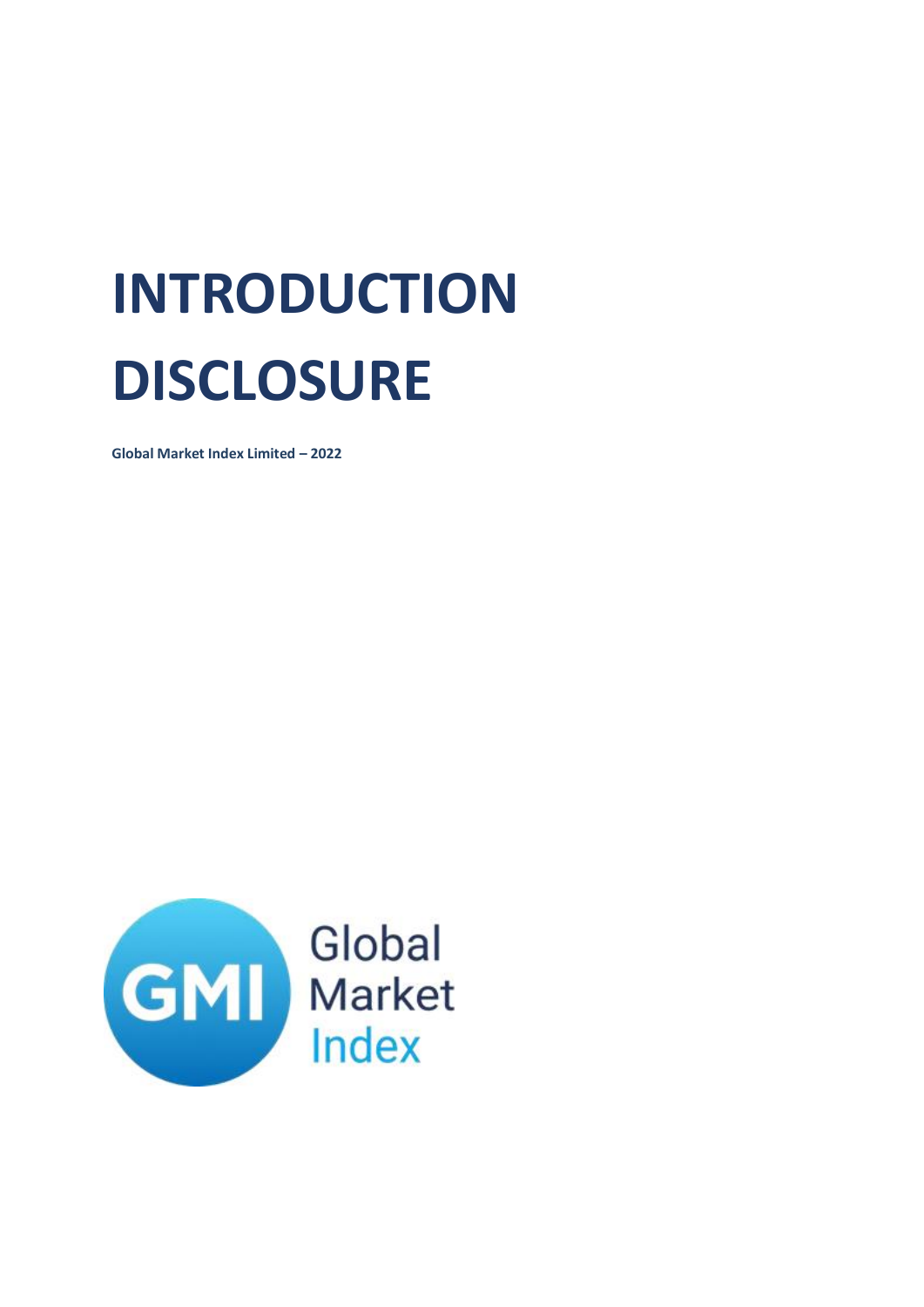

When an Introducing Broker (IB) introduces a Client to GMI, Client shall notice that GMI and IB are completely independent to each other, and there is NO RELATIONSHIP OF JOINT CAPITAL OR PARTNERSHIP BETWEEN GMI AND IB WHATSOEVER. **Besides, Client shall notice that IB or any other employee or agent of IB are NOT THE AGENT OR EMPLOYEE OF GMI**.

- **GMI does NOT control and CANNOT guarantee the accuracy or completeness of any information or suggestion on leverage trading including but not limited to the risks involved in such transactions received by Client from his/her IB or any other party unemployed by GMI.**
- While opening a new account, Client will be provided some paperwork including but not limited to risk disclosure statement from GMI. Client shall read all these paperwork from GMI very carefully and shall not rely on any contrary information from any other sources.
- Client hereby confirms that GMI or any related individual of GMI do not make any commitment on future earnings or losses of Client's accounts. Client hereby acknowledges that leverage trading is of huge risks and it's common to suffer from losses during the transactions.
- **BY NO MEANS SHALL GMI BEAR ANY LIABILITY if any IB or any other third party provided Client with any information or suggestion on leverage trading which caused the losses of such Client.**
- Client hereby realizes and confirms that all the leverage transactions (including but not limited to transactions conducted by the system, method, program, research or suggestion provided by any IB or any other third Party) involve huge risks of losses and it will not necessarily make profits, or avoid losses or limit losses by using the system, method, program, research or suggestion provided by any IB or any other third Party.
- Those Clients who cannot afford the losses due to the high risks of foreign currency transactions shall not be involved in foreign currency market or derivative products, etc.
- Client hereby realizes and confirms that GMI may pay remuneration to Client's IB for introducing the Client to GMI per transaction or by other methods.
- Client hereby realizes and confirms that IB only has limited right to visit Client's account unless Client sign a POA which authorizes IB to make transactions under Client's account.
- Client hereby realizes and confirms that one Client can only have one IB who firstly introduced such Client to GMI.